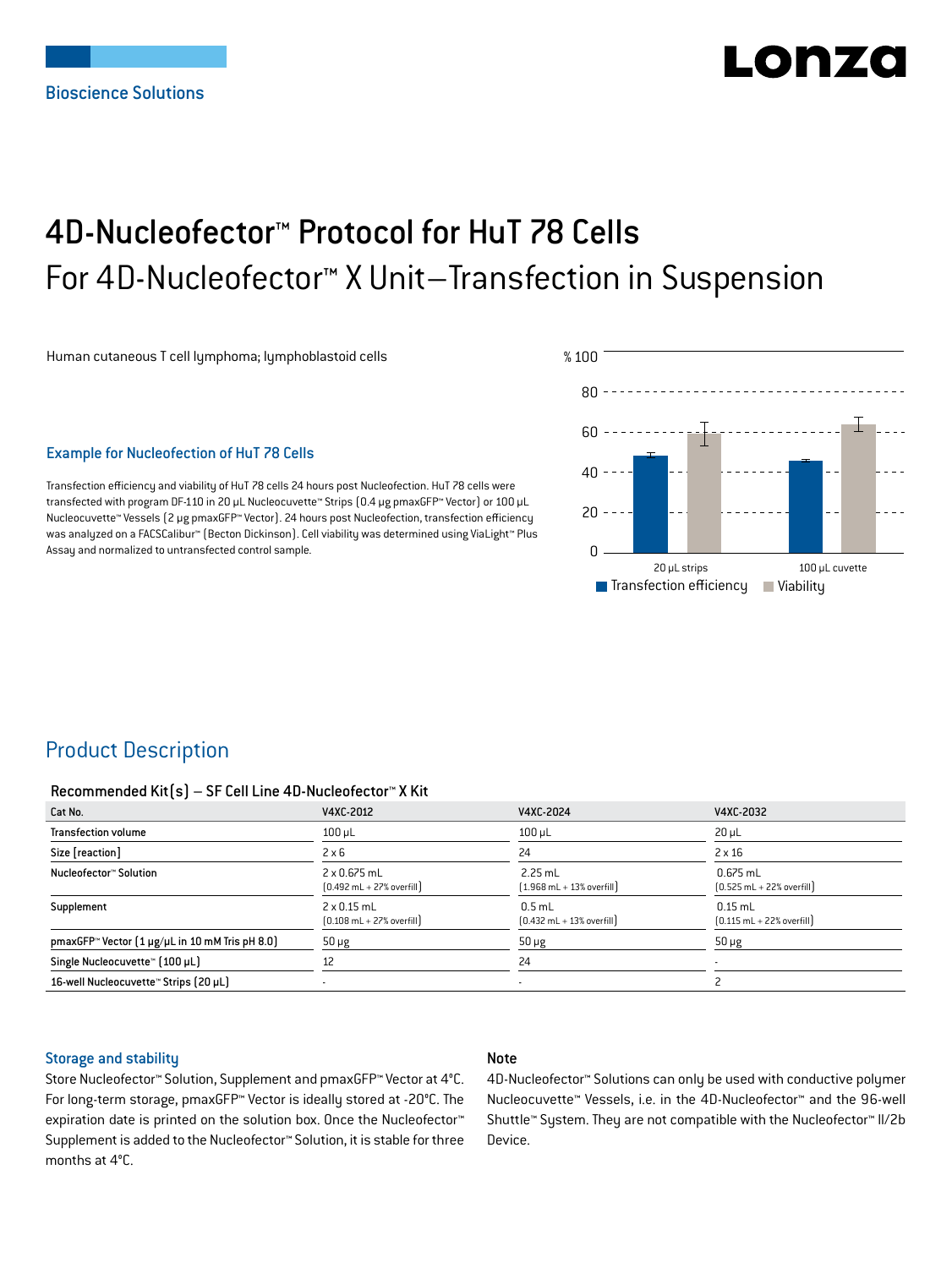## Required Material

## Note

Please make sure that the entire supplement is added to the Nucleofector™ Solution prior to use. For preparing aliquots, mix Nucleofector™ Solution and Supplement in a ratio of 4.5 : 1 (see Table 1).

- 4D-Nucleofector™ System (4D-Nucleofector™ Core Unit and 4D-Nucleofector™ X Unit)
- Supplemented 4D-Nucleofector™ Solution at room temperature
- Supplied 100 µL single Nucleocuvette™ or 20 µL 16-well Nucleocuvette™ Strips
- Compatible tips for 20 µL Nucleocuvette™ Strips: epT.I.P.S. [US/ CDN: Eppendorf North America, Cat. No. 2491.431, Rest of World: Eppendorf AG, Cat. No. 0030073.266], Matrix TallTips™ [Matrix Technologies Corp., Cat. No. 7281] or LTS Tips [Rainin Instrument, LLC, Cat. No. SR-L10F, SR/SS-L250S, SR/SS-L300S]. Before using other types of pipette tips, please ensure they reach the bottom of the Nucleocuvette™ wells without getting stuck
- Supplied pmaxGFP™ Vector, stock solution 1 μg/µL

#### Note

When using pmaxGFP™ Vector as positive control, dilute the stock solution to an appropriate working concentration that allows pipetting of the recommended amounts per sample (see Table 3). Make sure that the volume of substrate solution added to each sample does not exceed 10% of the total reaction volume (2 µL for 20 µL reactions; 10 µL for 100 µL reactions).

- Substrate of interest, highly purified, preferably by using endotoxin-free kits; A260:A280 ratio should be at least 1.8
- Cell culture plates of your choice
- Culture medium: IMDM [Lonza; Cat. No. 12-726F] supplemented with 20% fetal bovine serum (FBS), 100 units/mL Penicillin and 100 µg/mL Streptomycin [Lonza; Cat. No. 17-602E], 4 mM L-Glutamine [Lonza; Cat. No. 17-605E]
- Prewarm appropriate volume of culture medium to 37°C (see Table 2)
- Appropriate number of cells/sample (see Table 3)

## 1. Pre Nucleofection

#### Cell culture recommendations

- 1.1 Replace media every 2 days
- 1.2 Passage cells at a density of  $8 \times 10^5$  cells/mL.
- 1.3 Seed out  $2 \times 10^5$  cells/mL
- 1.4 Subculture 2 days before Nucleofection
- 1.5 Optimal density for Nucleofection:  $7 8 \times 10^5$  cells/mL. Higher cell densities may cause lower Nucleofection Efficiencies

## 2. Nucleofection

For Nucleofection sample contents and recommended Nucleofector™ Program, please refer to Table 3.

- 2.1 Please make sure that the entire supplement is added to the Nucleofector™ Solution
- 2.2 Start 4D-Nucleofector™ System and create or upload experimental parameter file (for details see device manual)
- 2.3 Select/Check for the appropriate Nucleofector™ Program (see Table 3)
- 2.4 Prepare cell culture plates by filling appropriate number of wells with desired volume of recommended culture media (see Table 2) and pre-incubate/equilibrate plates in a humidified 37°C/5% CO<sub>2</sub> incubator
- 2.5 Pre-warm an aliquot of culture medium to 37°C (see Table 2)
- 2.6 Prepare plasmid DNA or pmaxGFP™ Vector or siRNA (see Table 3)
- 2.7 Count an aliquot of the cells and determine cell density
- 2.8 Centrifuge the required number of cells (see Table 3) at 90xg for 10 minutes at room temperature. Remove supernatant completely
- 2.9 Resuspend the cell pellet carefully in room temperature 4D-Nucleofector™ Solution (see Table 3)
- 2.10 Prepare mastermixes by dividing cell suspension according to number of substrates
- 2.11 Add required amount of substrates to each aliquot (max. 10% of final sample volume)
- 2.12 Transfer samples into the Nucleocuvette™ Vessels

#### Note

As leaving cells in Nucleofector™ Solution for extended periods of time may lead to reduced transfection efficiency and viability it is important to work as quickly as possible. Avoid air bubbles while pipetting.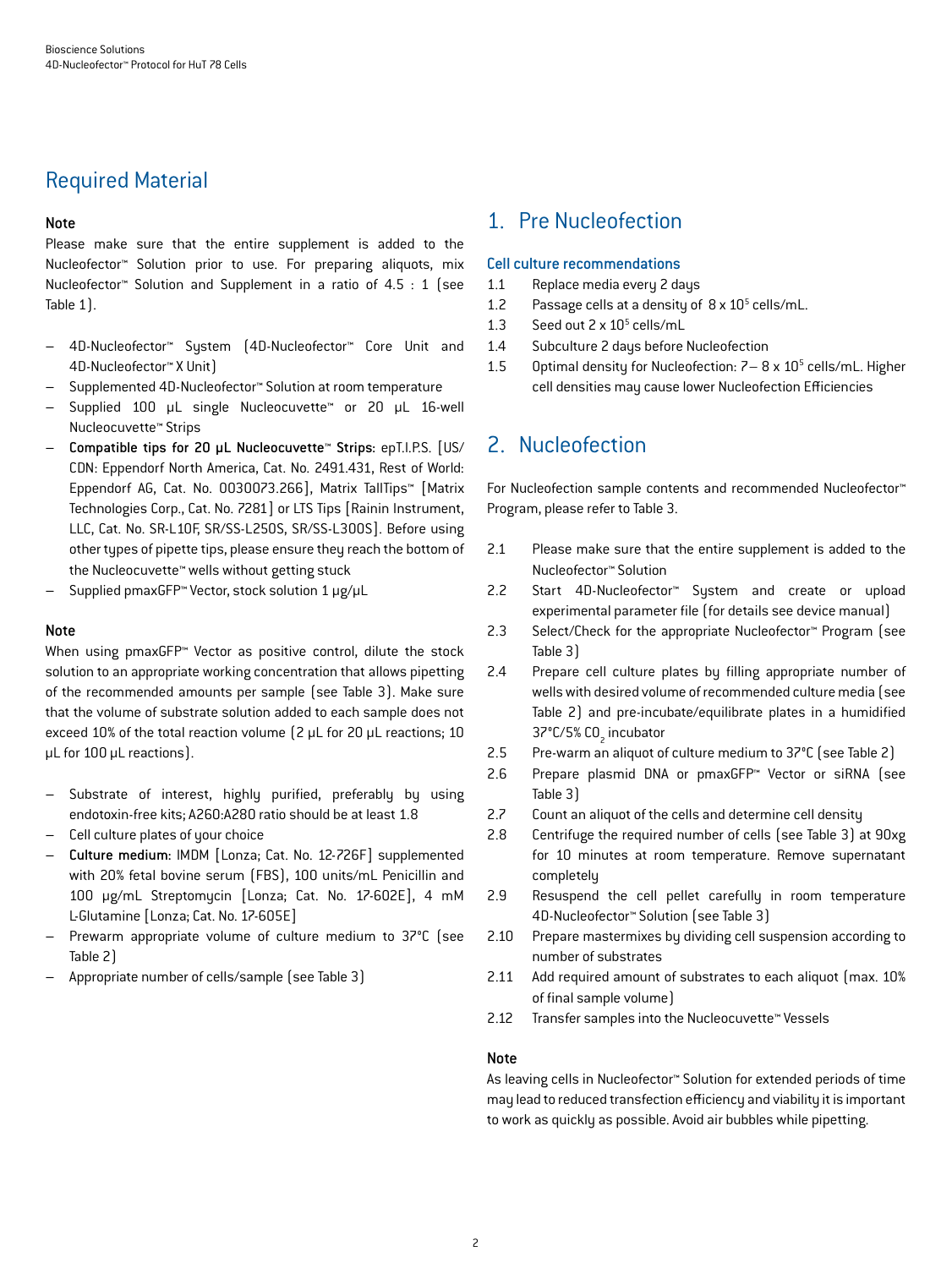- 2.13 Gently tap the Nucleocuvette™ Vessels to make sure the sample covers the bottom of the cuvette
- 2.14 Place Nucleocuvette™ Vessel with closed lid into the retainer of the 4D-Nucleofector™ X Unit. Check for proper orientation of the Nucleocuvette™ Vessel
- 2.15 Start Nucleofection process by pressing "Start" on the display of the 4D-Nucleofector™ Core Unit (for details, please refer to the device manual)
- 2.16 After run completion, carefully remove the Nucleocuvette™ Vessel from the retainer
- 2.17 Resuspend cells with pre-warmed medium (for recommended volumes see Table 2). Mix cells by gently pipetting up and down two to three times. When working with the 100 µL Nucleocuvette™ use the supplied pipettes and avoid repeated aspiration of the sample
- 2.18 Plate desired amount of cells in culture system of your choice (for recommended volumes see Table 2).

## 3. Post Nucleofection

3.1 Incubate the cells in humidified  $37^{\circ}$ C/5% CO<sub>2</sub> incubator until analysis. Gene expression or down regulation, respectively, is often detectable after only 4 – 8 hours

## Table 1: Volumes required for a single reaction

|                                  | 100 µL Single Nucleocuvette™ | 20 µL Nucleocuvette™ Strip |
|----------------------------------|------------------------------|----------------------------|
| Volume of Nucleofector™ Solution | 82 µL                        | 16.4 uL                    |
| <b>Volume of Supplement</b>      | $18$ µL                      | $3.6$ µL                   |

## Table 2: Required amounts of cells and media for Nucleofection

|                                               |                                    | 100 µL Single Nucleocuvette™               | 20 µL Nucleocuvette™ Strip                |
|-----------------------------------------------|------------------------------------|--------------------------------------------|-------------------------------------------|
| Culture plate format                          |                                    | 12-well plate                              | 96-well plate                             |
| Culture medium                                | Pre-filled in plate                | 1000 uL                                    | 175 uL                                    |
|                                               | Added to sample post Nucleofection | 400 µL (if different media indicate which) | 80 µL (if different media indicate which) |
| Volume of sample transferred to culture plate |                                    | complete sample (use supplied pipettes)    | 25 uL                                     |
| Final culture volume                          |                                    | 1500 µL                                    | $200 \mu L$                               |

## Table 3: Contents of one Nucleofection sample and recommended program

|                                |                                         | 100 µL Single Nucleocuvette™                                                         | 20 µL Nucleocuvette™ Strip                                                             |
|--------------------------------|-----------------------------------------|--------------------------------------------------------------------------------------|----------------------------------------------------------------------------------------|
| Cells                          |                                         | $1 \times 10^6$<br>[Lower or higher cell numbers may influence transfection results] | $2 \times 10^{5}$<br>[Lower or higher cell numbers may influence transfection results] |
| Substrate*                     | pmaxGFP™ Vector                         | 2 µg                                                                                 | $0.4 \mu g$                                                                            |
| or                             | plasmid DNA (in H <sub>3</sub> O or TE) | $1-5 \mu g$                                                                          | $0.2 - 1 \,\mu$ g                                                                      |
| or                             | siRNA                                   | 30-300 nM siRNA (3-30 pmol/sample)                                                   | 30-300 nM siRNA (0.6-6 pmol/sample)                                                    |
| SF 4D-Nucleofector™ X Solution |                                         | 100 uL                                                                               | $20 \mu L$                                                                             |
| Program                        |                                         | DF-110                                                                               | DF-110                                                                                 |

\* Volume of substrate should comprise maximum 10% of total reaction volume